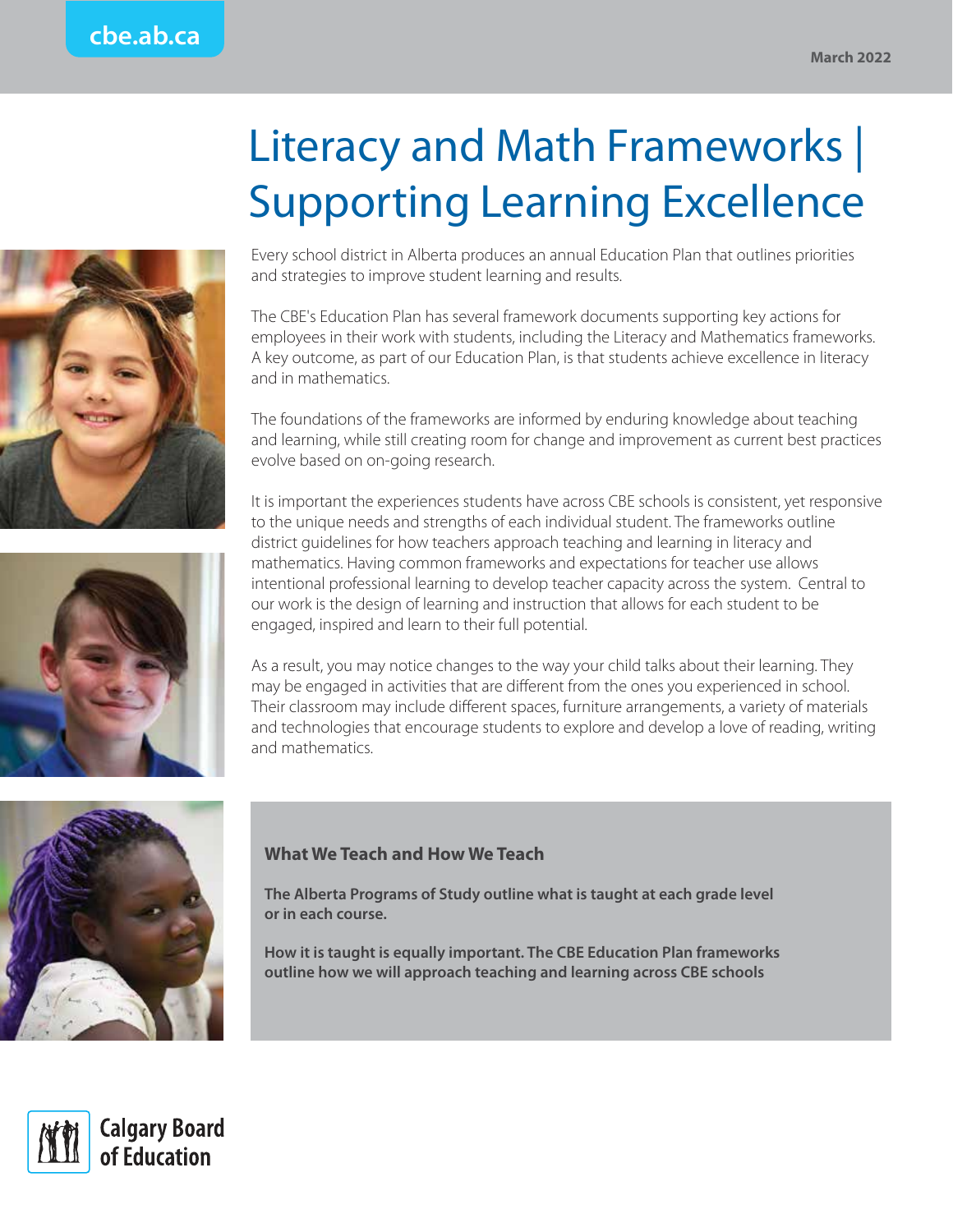

## **The essential elements of the Literacy and Mathematics frameworks are teaching practices, assessment practices and learning environment.**

## **How does my child experience these frameworks?**

Students engage in learning experiences that help them develop knowledge, abilities and skills to be life-long learners. They engage in tasks and activities that are appropriately challenging and relevant, allowing students to make meaningful connections and deepen their knowledge.

# **Teaching Practices**

A set of research-based practices teachers use to design instruction and create learning experiences that support students in becoming successful, independent learners. We strive towards personalized teaching practices that create equitable learning opportunities, ensuring all students can engage in meaningful, joyful and challenging work.

## **Assessment Practices**

The primary purpose of assessment is to improve student learning. Teachers gather and analyze evidence of student learning individually and with students, colleagues and school leaders to inform how to plan for instruction and communicate achievement with students and families.

Students need clarity about their learning goals and evaluation criteria to measure their individual progress and inform their future learning. Teachers need assessment information to offer students feedback, improve classroom instruction and report on student achievement.

# **Learning Environment**

The learning environment includes routines and instructional materials in learning spaces that are responsive and intentionally designed to be welcoming, accessible and reflective of the interests and backgrounds, languages and cultures of students.



## **What does Equity mean in CBE?**

**CBE's Education Plan states that every student should have the opportunity to succeed personally and academically no matter their background, identity or personal circumstances.** 

**Equitable learning environments are inclusive and include culturally responsive teaching practices that build personalized learning experiences for all students.**

#### **For more information about how CBE**

**interprets and works towards equity, please refer to our Education Plan, the Board of Trustee's Results Policies and AR 6031 Welcoming, Caring, Respectful and Safe Learning and Work Environment.** 



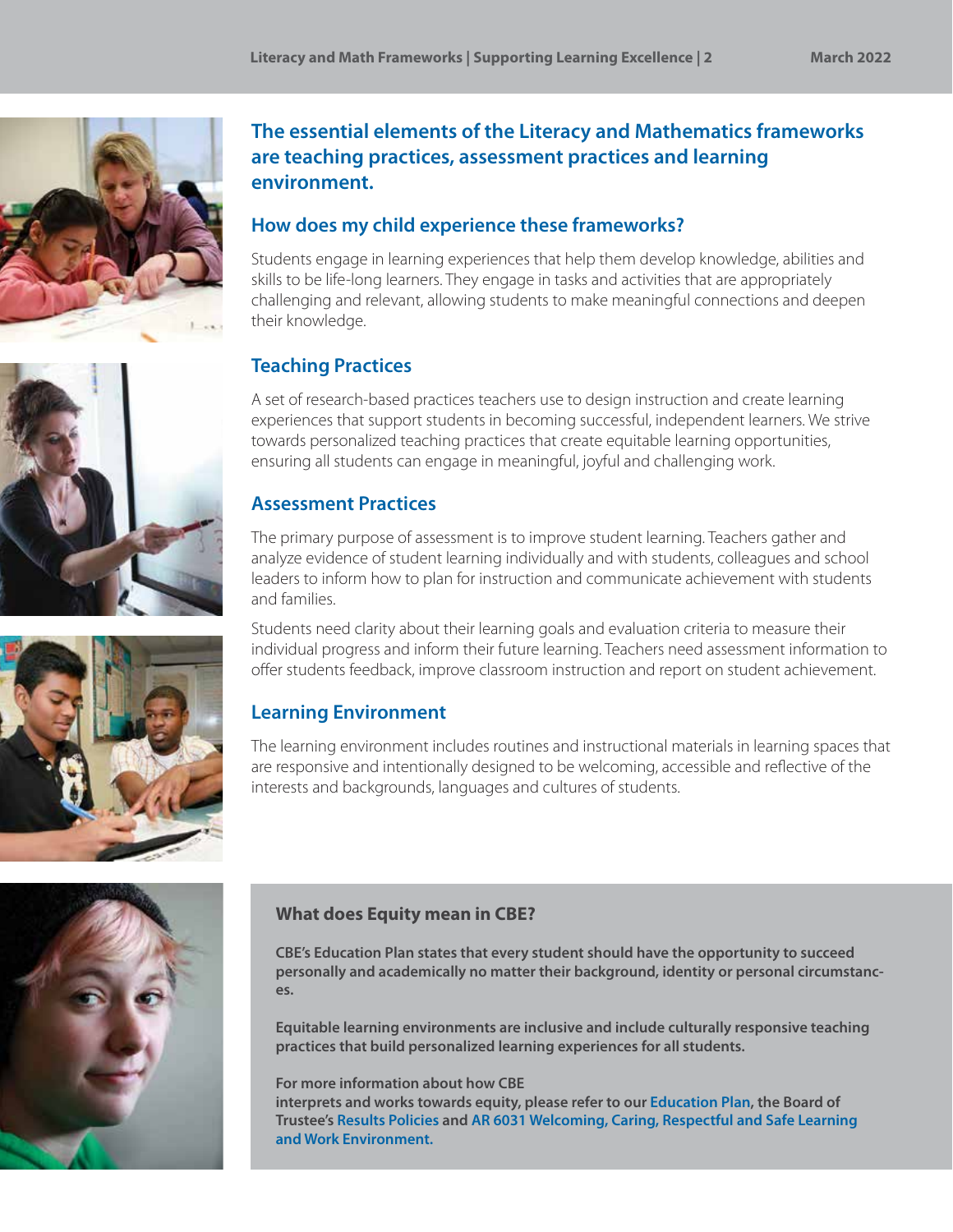

## **How does my child's teacher engage in this work?**

#### **Teaching Practices**

Teachers design learning experiences that are responsive to students as learners and individuals. Building a positive home school relationship is an important part of this work. Teachers engage in professional learning opportunities specific to each framework and network with teachers, administrators and other educational professionals.

#### **Assessing Student Learning and Achievement**

Teachers use a variety of assessment tools to determine grade-level achievement in relation to the Programs of Studies. Assessment practices in CBE are based on the following guiding principles:

- Assessment practices are fair, transparent and equitable for all students.
- Assessment makes explicit connections to outcomes in the Programs of Study.
- Assessment is ongoing and embedded throughout cycles of learning.
- Students are actively involved in the assessment process.
- Assessment information shared with students and families is clear and meaningful.







#### **Creating the Learning Environment**

Using the frameworks for guidance, teachers set up inclusive environments that include resources and materials that reflect culturally diverse experiences of the students, and that allow students to learn from experiences of others.

Teachers may consider how learning spaces are organized, the resources used and the routines created. With students in mind and where space and resources allow, schools and teachers consider how to arrange furniture, provide easy and welcoming access to materials and flexible workspaces to accommodate individual and group work.

Equally important are the routines teachers establish to ensure students know what is expected and build positive relationships.